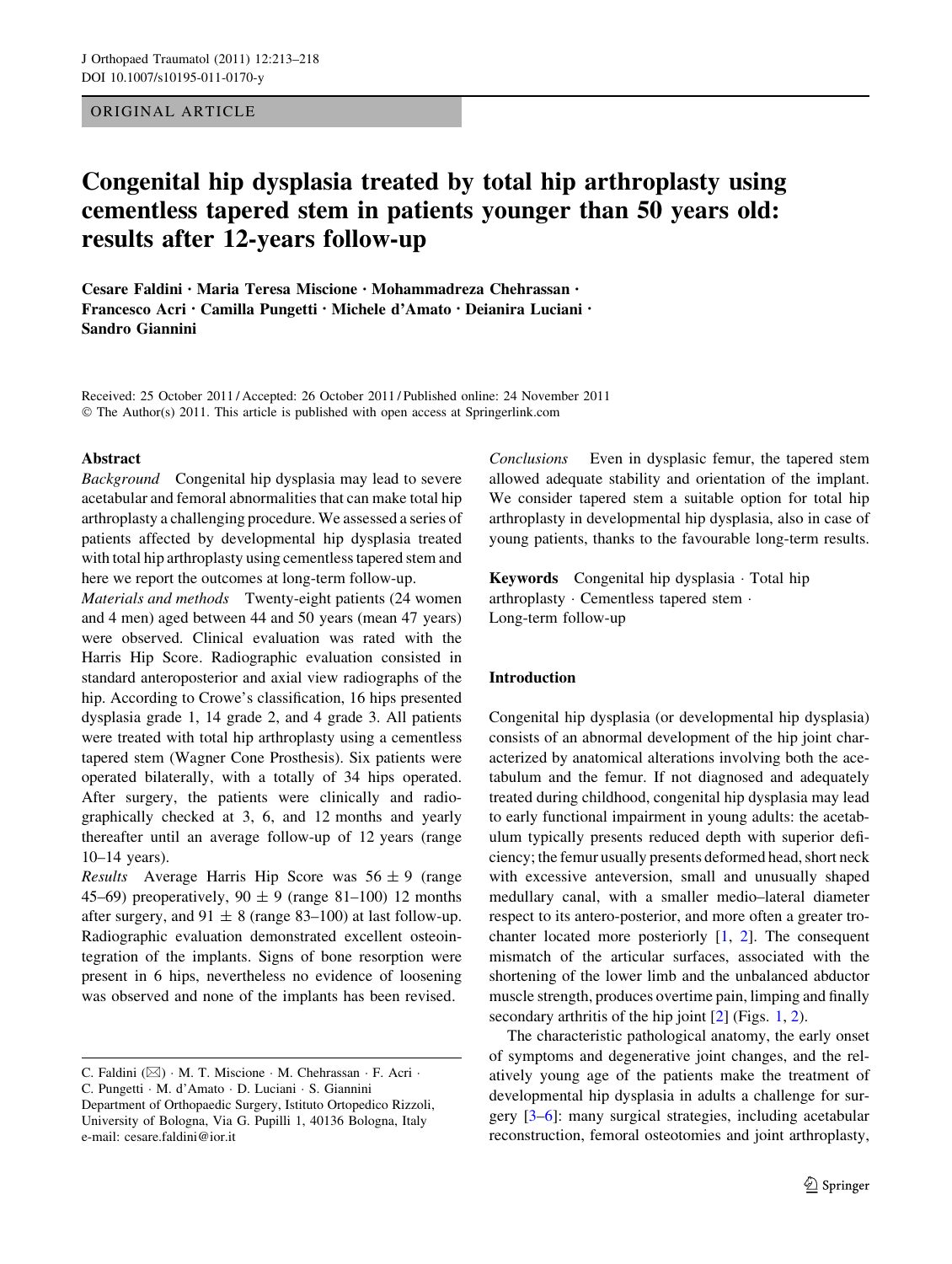<span id="page-1-0"></span>

Fig. 1 Preoperative radiographic aspect in anteroposterior view of a 59 year-old female with Crowe grade 1 congenital hip dysplasia



Fig. 2 Preoperative radiographic aspect in axial view

have been proposed over the years. Regarding total hip arthroplasty in developmental hip dysplasia, the treatment of choice is still widely debated  $[7-25]$  $[7-25]$  $[7-25]$  $[7-25]$ . The anatomical alterations make the selection of the prosthesis complex

and the implant technically demanding. Moreover, previous surgery (e.g. femoral osteotomies, acetabuloplasty) can highly increase the difficulty of joint replacement. Finally, the relatively young age of the patients highlights the problem of the long-term survival of the implants [[8,](#page-4-0) [11](#page-4-0)[–15\]](#page-5-0).

Most part of literature suggests to place the acetabular cup in the anatomical position in order to equalize lower limb length and to achieve adequate abductor muscle strength [\[7](#page-4-0), [21](#page-5-0), [22](#page-5-0), [26](#page-5-0)]. However, this procedure requires an adequate coverage of the acetabulum, otherwise reconstruction of the superior deficiency or medialization of a smaller prosthetic component is necessary [\[16](#page-5-0), [22](#page-5-0), [26,](#page-5-0) [27](#page-5-0)]. Many authors report longer duration of uncemented implants compared to cemented ones, and a simpler revision surgery in case of implant loosening; thus, the use of cementless stems in young patients is suggested [\[8](#page-4-0), [14](#page-5-0), [15,](#page-5-0) [20](#page-5-0), [24](#page-5-0), [25\]](#page-5-0). Anyway, the implant of anatomical cementless stems appears difficult in case of severe femoral deformity, exposing the patient to greater risks of intraoperative fractures and incorrect placement of the implant [\[28](#page-5-0), [29](#page-5-0)]. Moreover, the anteversion of the implanted acetabular component influences how much anteversion can be accepted on the femoral side without compromising hip stability [[19,](#page-5-0) [27](#page-5-0)]. We believe that these problems could be avoided using tapered stems, which enable the use of a femoral cementless implant even in case of developmental hip dysplasia. The aim of this study is to review the results of a series of patients younger then 50 years old affected by developmental hip dysplasia treated by total hip arthroplasty using a cementless tapered stem, at long-term follow-up.

## Materials and methods

Forty-six patients affected by developmental hip dysplasia were treated between 1995 and 1998 with total hip arthroplasty. Inclusion criteria were mono- or bilateral congenital hip dysplasia, with pain. Exclusion criteria were any previous surgery and patients older than 50 years old. Eighteen patients had been previously treated by femoral osteotomy, so they were excluded. Twenty-eight patients (24 females and 4 males) were included in the study. Six of them underwent surgery bilaterally, for a total of 34 hips observed. Average age at time of surgery was 47 years (range 44–50 years). This study conforms to the Declaration of Helsinki as revised in 2008 and was authorized by the ethical committee of authors' institution. All patients gave the informed consent to this study.

Preoperatively, all patients were evaluated clinically and radiographically. For each patient, the complete medical history was collected and pain and grade of disability were assessed in terms of limitation of the hip range of motion,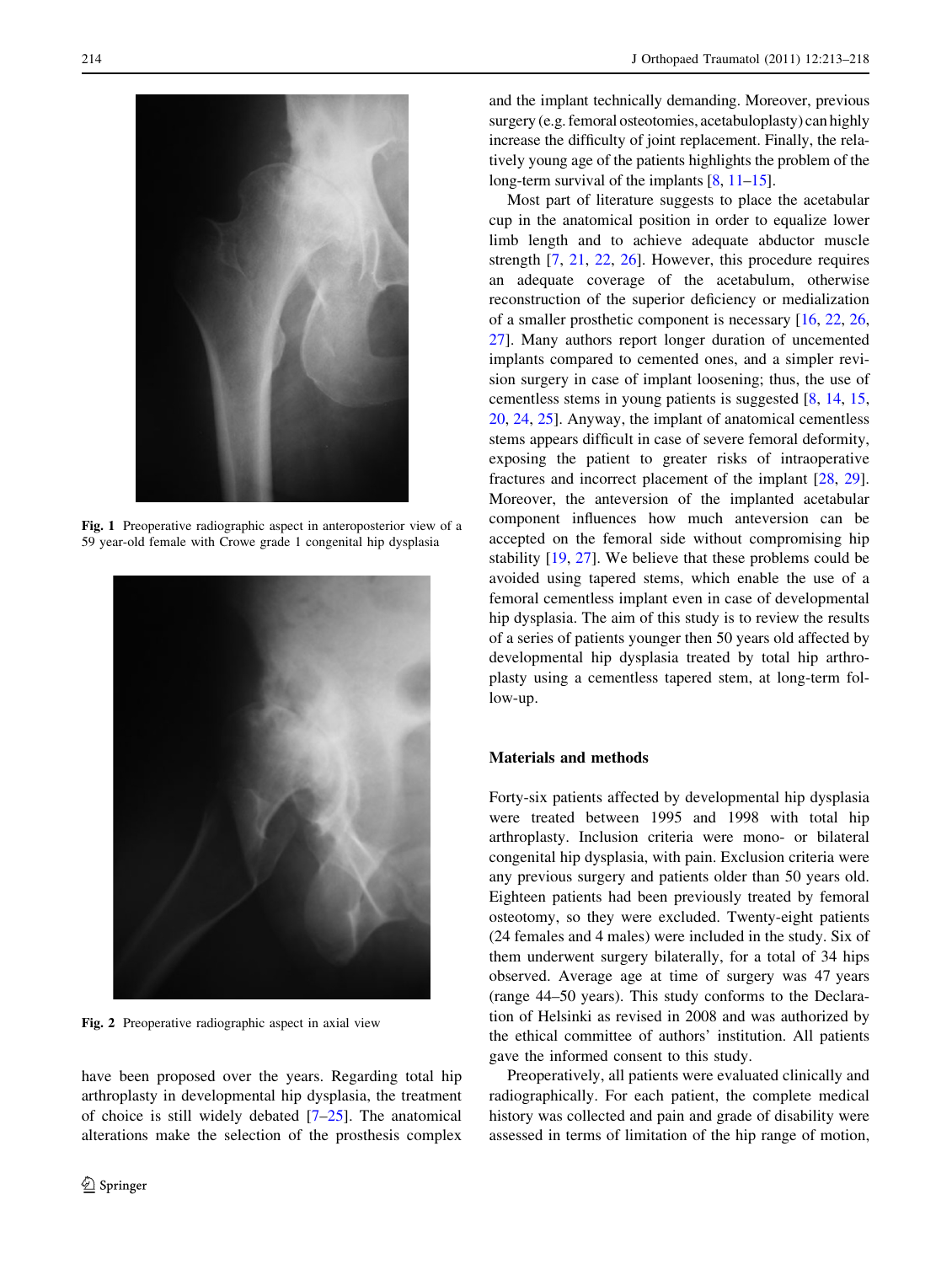limb length discrepancy, and restrictions on walking and daily activities. Clinical evaluation was rated with the Harris Hip Score [\[31](#page-5-0)]. For all patients, standard radiographs of the pelvis in anteroposterior view and of the affected hip in axial view were obtained (Figs. [1,](#page-1-0) [2](#page-1-0)). On radiographs, the degree of dysplasia was determined using the system of Crowe [[32\]](#page-5-0), and according to this, 16 hips presented dysplasia grade 1, 14 grade 2, and 4 grade 3. The transverse diameter of the medullary canal and the thickness of the cortex of the femur were also assessed. The appropriate implant was chosen by preoperative templating.

Surgery was performed under general or spinal anaesthesia. In all cases, postero-lateral approach was used, with the patient placed on the contralateral side. One cm posteriorly from the tip of the greater trochanter, a skin incision, extended straight for approximately 15 cm, was performed. The subcutaneous tissue and the gluteal fascia were incised and retracted medially together with the gluteus maximus. The gluteus medius was retracted and the short extrarotators were isolated and detached. The insertion of the quadratus was spared if possible. Capsulotomy was performed, and the hip was dislocated by pulling, flexing, and internally rotating the lower limb. The femoral neck was resected at its base and the femoral head was removed.

The primitive acetabulum was reamed, and a small, uncemented, press-fit cup was applied in or close to the anatomical position. Metal-polyethylene coupling was used in 27 cases, while in 7 cases ceramic–ceramic coupling was used.

Since the dysplastic femur presents abnormal neck anteversion, in this series we did not consider the femoral neck to be a suitable reference for stem placement, therefore the correct orientation of the stem was determined referring to the condylar plane. With the hip 45° flexed and  $90^\circ$  internally rotated and the knee  $90^\circ$  flexed, the condylar plane is almost perpendicular to the longitudinal tibial axis: anteversion was determined by using the tibial axis as a reference point. A Steinmann pin was inserted into the tip of the greater trochanter, parallel to the longitudinal tibial axis.

The medullary canal was reamed using tapered reamers of progressively increasing size until the planned size was achieved and until resistance of the reamer against the femur cortex was felt. The depth of the reamer was determined by the Steinmann pin, which should correspond to the notch on the reamer. Then a Wagner Cone Prosthesis uncemented stem was inserted by guiding it with its appropriate device, aiming to obtain about  $10-20^\circ$  of anteversion.

After the hip has been reduced, stability and range of motion were assessed, and limb length checked in comparison to the contralateral limb.

A drainage was applied, the extrarotators were reinserted, and the gluteal fascia, the subcutaneous tissue, and the skin were sutured.

The first day of postoperative care, the drainage was removed and physiotherapy was begun. The physical therapy was aided by a physiotherapist to make passive and active movements of the operated limb, to stand up and walk with the use of a walking frame. Initially a dragged load on the operated limb was allowed, then partial weightbearing was allowed with the use of two crutches. All patients were discharged from 6 to 9 days (mean 7 days) after surgery, and then they were checked in the outpatient department after 1 month, when they were invited to dismiss one of the two crutches. Afterwards, all patients were checked at 2 months from surgery, when they were asked to progressively abandon the other crutch and total weightbearing was allowed. The patients were checked clinically and radiographically 3, 6 and 12 months after surgery (Fig. 3) and yearly thereafter until an average follow-up of 12 years (range 10–14 years) (Figs. [4,](#page-3-0) [5\)](#page-3-0). Twelve months after surgery and at last available follow-up, the clinical outcome was rated using the Harris Hip Score. On radiographs, the presence of osteolysis, defined as radiolucent lines surrounding the stem (according to Gruen [[33\]](#page-5-0)) was carefully evaluated. Moreover, stress shielding (as described by Engh [[34\]](#page-5-0)) was assessed.



Fig. 3 Radiographic aspect at 1 year follow-up from total hip arthroplasty showing correct placement and good integration of the implant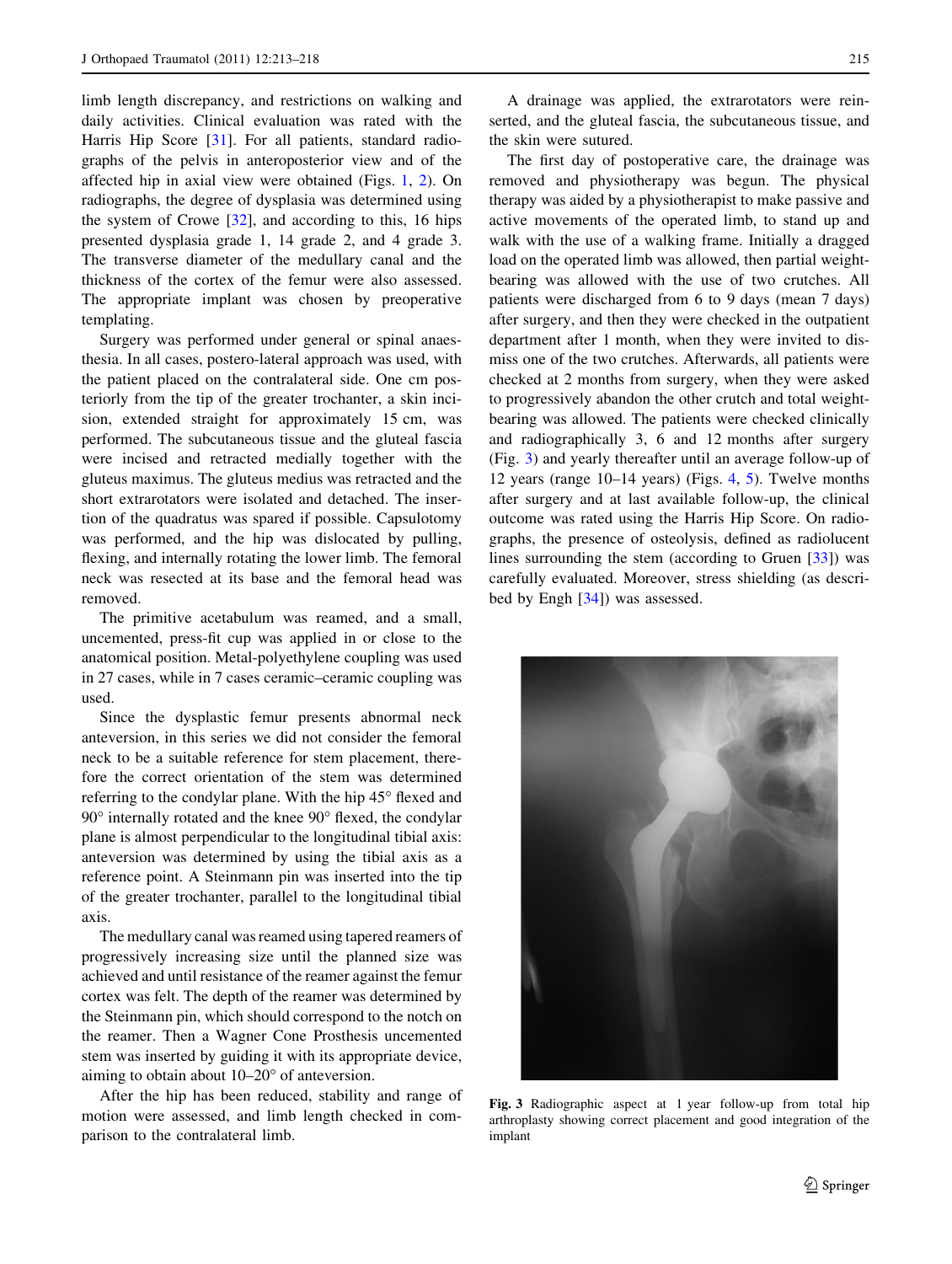<span id="page-3-0"></span>

Fig. 4 Radiographic aspect in anteroposterior view at 11 years followup: the implant is stable and no signs of bone resorption are noticeable



## Fig. 5 Radiographic aspect in axial view

All continuous data were expressed as mean and standard deviation of the mean, and the paired  $T$  test was performed to compare preoperative and postoperative scores;  $p < 0.05$  was considered significant.

#### Results

One intraoperative complication was reported: one intraoperative proximal femur fracture occurred, involving the greater trochanter, and treated by cerclage wiring and dragged load on the operated limb the first 5 weeks after surgery. No early infection or wound healing problems occurred. One patient underwent a deep venous thrombosis that was adequately managed on postoperative care and resolved without sequelae. One dislocation occurred, treated with close reduction and a hip brace, without the need for further surgery, and no recurrence was observed. No septic or aseptic loosening of the implants was observed.

Average Harris Hip Score was  $56 \pm 9$  (range 45–69) preoperatively,  $90 \pm 9$  (range 81–100) at 12 months after surgery, and  $91 \pm 8$  (range 83–100) at last follow-up.

All patients showed clinical improvement after surgery. All patients walked normally without any help at 3 months after surgery. Only 2 patients with a limb length discrepancy of about 2 cm required the use of a shoe lift; however, it was well tolerated. This device satisfactorily solved the problem and allowed the patients to walk normally without limping. All patients declared that they were satisfied with the results of surgery in terms of hip function and relief from pain.

Radiographic evaluation demonstrated excellent osteointegration of the implants in most cases.

At last follow-up, bone resorption and stress shielding were noticeable in 6 hips (grade 1 in 4 hips, grade 2 in 2 hips, as described by Engh [[34\]](#page-5-0)), nevertheless in these cases no definite clinical or radiographic evidence of implant loosening was observed. None of the implants has been revised. Clinic, limb length discrepancy and radiographic resorption were not related to the grade of dysplasia.

## Discussion

Congenital hip dysplasia can lead to severe anatomical alterations of the hip joint. These alterations increase the difficulty of joint replacement, and may also threaten the long-term survival of the prosthetic implant. Appropriate selection of the prosthesis and a carefully conducted surgical procedure are thus essential to ensure the best result and the longevity of the implant. Total hip arthroplasty using a cementless tapered stem demonstrated to be effective for the treatment of developmental hip dysplasia, allowing relief from symptoms and improvement of hip function, with durable outcomes at long-term follow-up [\[30](#page-5-0)].

The disadvantages of cementless anatomical stems are reduced thanks to the characteristics of the tapered stem,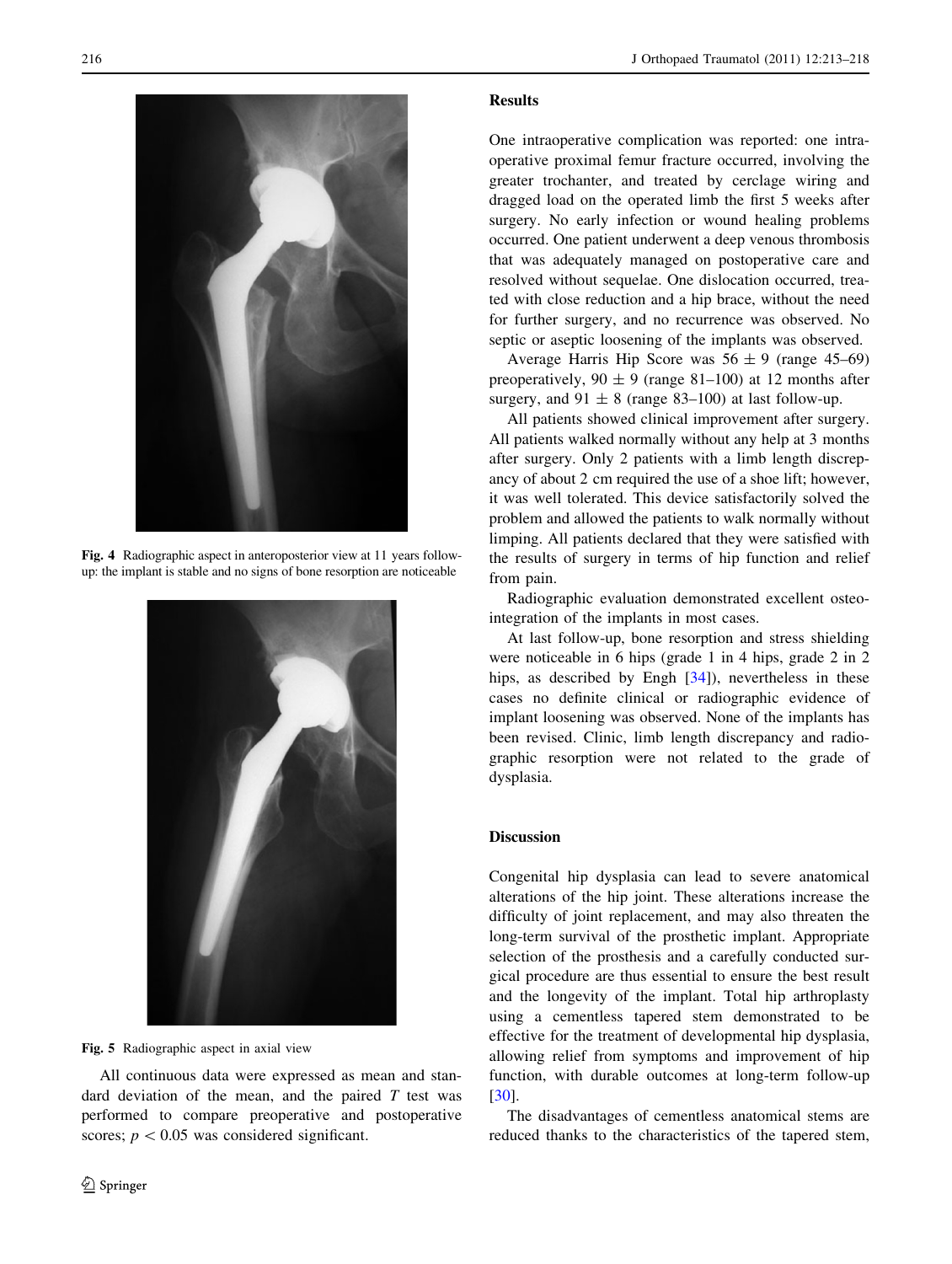<span id="page-4-0"></span>allowing to obtain adequate stability and good orientation of the implant, even in a displastic femur. In our series, radiographic evaluation at follow-up showed in most cases osteointegration of the stem in the proximal region of the femur. We believe this phenomenon is due to the conical geometry of the prosthesis. In fact, in the tapered stem, the surface per unit of length increases with the diameter, and the surface area is greater in the proximal part of the stem than in the distal part. With a continuous surface contact between the stem and the bony interface, a uniform load transfer per unit of area can be assumed; therefore, since the load is distributed per surface unit, in a conical prosthesis the load is greater in the proximal region compared to the distal one. We believe that this feature may prevent stress-shielding and load by-pass in a proximal–distal direction, avoiding bone resorption of the proximal portion of the femur with subsequent secondary instability of the implant, even if the role of stress-shielding (and particularly its influence on clinical outcome) is still not clearly demonstrated [[20,](#page-5-0) [34–42\]](#page-5-0). Besides, by avoiding greater and abnormal loads on the distal portion of the stem and the resulting pedestal formation, the onset of thigh pain is prevented; which conversely is reported after cementless total hip arthroplasty, especially in patients treated with long prosthetic stems [\[23](#page-5-0), [43,](#page-5-0) [44\]](#page-5-0). We are also aware that the tapered prosthesis should not be used in cylindrical femurs with thin cortices, because we believe it would be inappropriate to weaken the cortex by conically reaming the canal.

In case of anatomical stems with prismatic cross-sections, the altered shape of the medullary canal could force the implant to rotate, and the surgeon might be unable to control the anteversion angle [[45\]](#page-5-0). This feature accounts for the higher rate of intraoperative fracture and incorrect placement and fitting reported with the use of cementless anatomical stems, which sometimes lead to implant an undersized prosthesis [[22,](#page-5-0) [23,](#page-5-0) [28](#page-5-0), [29](#page-5-0)]. On the other hand, the position of the tapered stem with regards to rotation (anteversion or retroversion) is not determined by the anatomical characteristics of the dysplastic femoral epiphysis: the circular section of the tapered stem, provided with 8 longitudinal sharp ribs, allows the surgeon to choose the degree of anteversion that he considers as better.

The stem used in this series presented a fixed neck– diaphysis angle of  $135^{\circ}$ , which is rather similar to the coxa valga angle. However, in some cases, this was unfavourable for reconstructing the correct offset in hips with a reduced neck shaft angle. Therefore, we believe that it would be useful to have a range of stems with more varus deviation to be able to place the gluteal muscles under adequate tension without lengthening the limb.

In conclusion, by the using of tapered cementless stems, it is possible to achieve adequate press-fit and correct placement of the implant, especially in terms of anteversion, even in case of severe anatomical anomalies. This makes the tapered stem a suitable option for total hip arthroplasty in congenital hip dysplasia, also in case of young patients, with a low grade of complications and an optimal implant survival rate at long-term.

Acknowledgments The authors thank Professor Alessandro Faldini, University of Pisa, for sharing his experience.

#### Conflict of interest None.

Open Access This article is distributed under the terms of the Creative Commons Attribution License which permits any use, distribution and reproduction in any medium, provided the original author(s) and source are credited.

#### References

- 1. Sugano N, Noble PC, Kamaric E, Salama JK, Ochi T, Tullos HS (1998) The morphology of the femur in developmental dysplasia of the hip. J Bone Joint Surg Br 80:711–719
- 2. Noble PC, Kamaric E, Sugano N, Matsubara M, Harada Y, Ohzono K, Paravic V (2003) Three-dimensional shape of the dysplastic femur: implications for THR. Clin Orthop Relat Res 417:27–40
- 3. Sanchez-Sotelo J, Trousdale RT, Berry DJ, Cabanela ME (2002) Surgical treatment of developmental dysplasia of the hip in adults: I. Nonarthroplasty options. J Am Acad Orthop Surg 10:321–333
- 4. Flecher X, Aubaniac JM, Parratte S, Argenson JN (2007) Is there a need for conservative surgery in DDH adult patients? Lessons learned after 30 years experience. Hip Int 17:83–90
- 5. Parmar V, Kumar AJS (2009) The importance of surgical education in the accuracy of implant placement during hip fracture fixation. J Orthopaed Traumatol 10(2):59–61
- 6. D'Arrigo C, Speranza A, Monaco E, Carcangiu A, Ferretti A (2009) Learning curve in tissue sparing total hip replacement: comparison between different approaches. J Orthopaed Traumatol 10(1):47–54
- 7. Dunn HK, Hess WE (1976) Total hip reconstruction in chronically dislocated hips. J Bone Joint Surg Am 58:838–845
- 8. Collis DK (1991) Long-term (twelve to eighteen-year) follow-up of cemented total hip replacements in patients who were less than fifty years old. A follow- up note. J Bone Joint Surg Am 73:593–597
- 9. Jasty M, Anderson MJ, Harris WH (1995) Total hip replacement for developmental dysplasia of the hip. Clin Orthop Rel Res 311:40–45
- 10. MacKenzie JR, Kelley SS, Johnston RC (1996) Total hip replacement for coxarthrosis secondary to congenital dysplasia and dislocation of the hip. Long-term results. J Bone Joint Surg Am 78:55–61
- 11. Bjerkholt H, Høvik Ø, Reikerås O (2010) Direct comparison of polyethylene wear in cemented and uncemented acetabular cups. J Orthopaed Traumatol 11(3):155–158
- 12. Bjørgu Kl, Novicoff WM, Andersen ST, Brevig K, Thu F, Wiig M, Åhlund  $O(2010)$  No differences in outcomes between cemented and uncemented acetabular components after 12–14 years: results from a randomized controlled trial comparing Duraloc with Charnley cups. J Orthopaed Traumatol 11(1):37–45